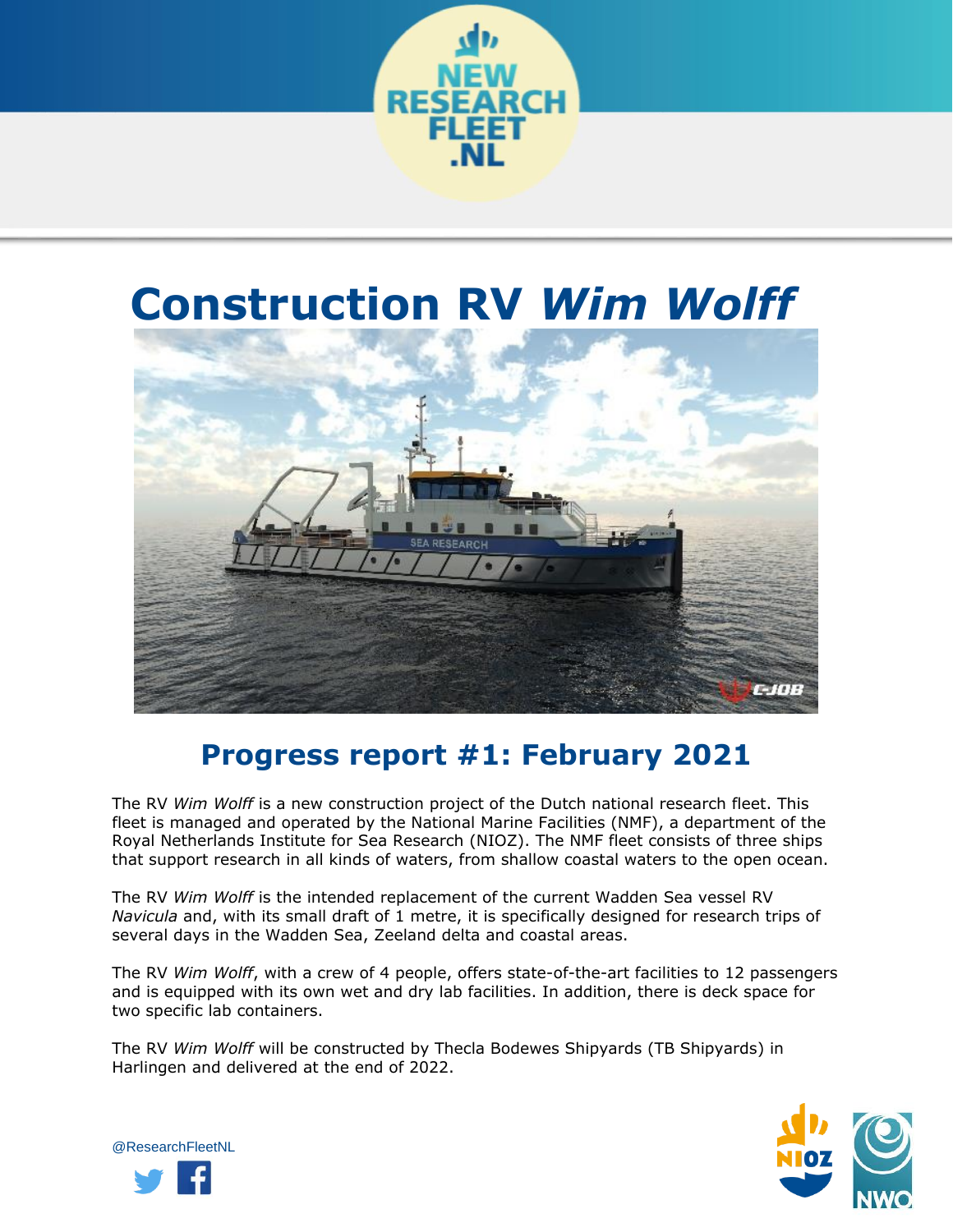



*Signing of the construction contract for the RV Wim Wolff by Thecla Bodewes of TB Shipyards (second from left) in the presence of Henk Brinkhuis, director NIOZ (second from right), Marcel van der Linden (project manager NIOZ, left) and Alex Cofino (head NMF, right).*

# **Thecla Bodewes Shipyards**

The RV Wim Wolff will be constructed by TB Shipyards, which carries out both construction and repairs and is active at several locations: Meppel, Kampen, Harlingen and Stroobos. Each location has its own unique specialisation. Large and seaworthy vessels are built in Harlingen, Kampen and Stroobos. Since January 2018, the shipyards in Hasselt and Meppel have been merged under the name TB Shiprepair in Meppel, which is specialised in repairs, extension and maintenance of ships.





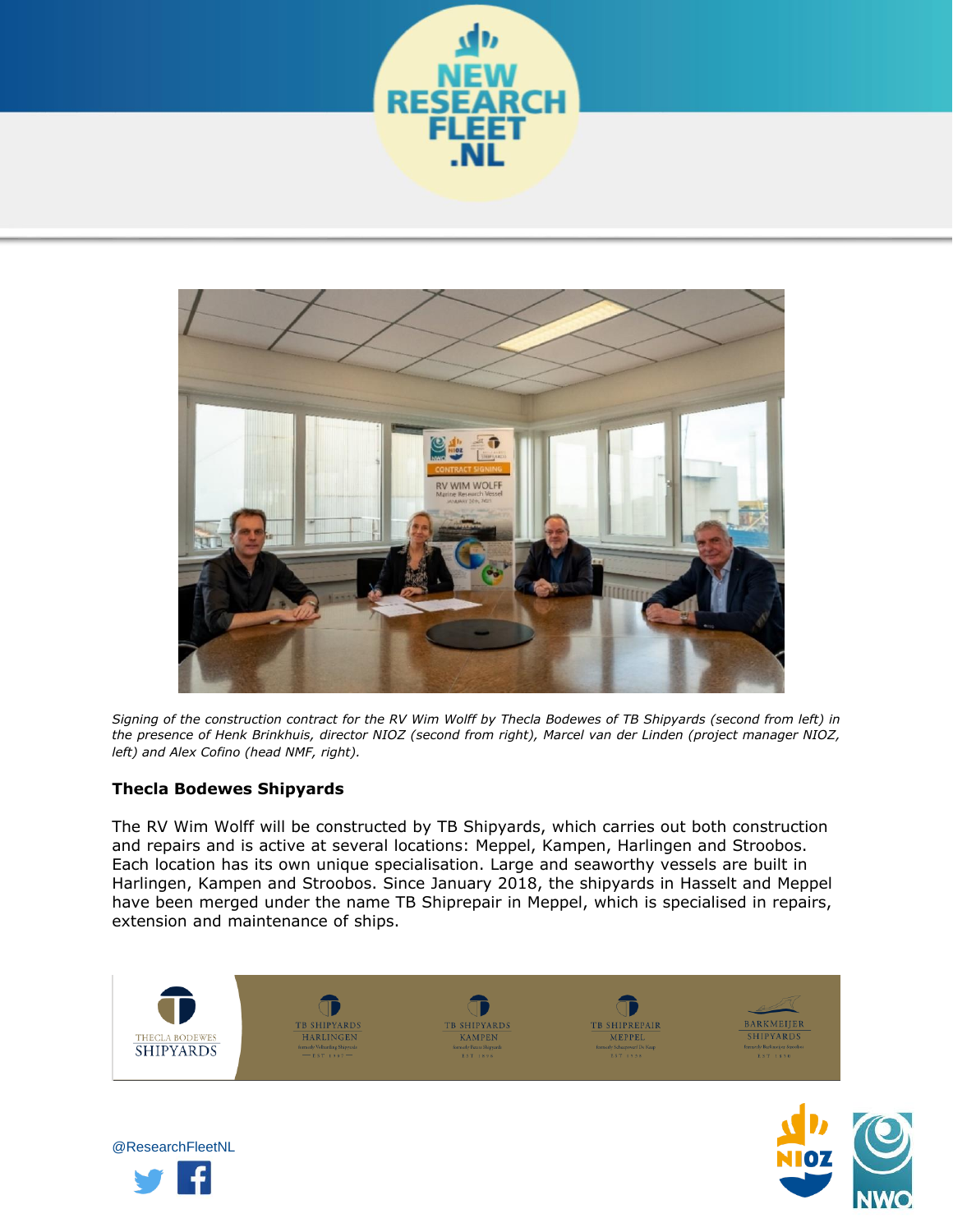

A shipyard can build a ship as much as possible under its own management and/or outsource a number of components. For the RV Wim Wolff, TB Shipyards has decided to outsource the construction of the aluminium hull and to do the rest of the internal fitting out at the shipyard in Harlingen. For more information see: https://tbshipyards.com/.

# **The preliminary phase**

The starting point was the "wish list of requirements" from NIOZ in which the critical aspects were: draught (maximum 1 metre), number of passengers (12), operational area and scientific deployability. In collaboration with Conoship these requirements were translated into a basic design: an aluminium ship of 36 m by 9 m with a maximum draft of 1 m.

This basic design was tendered in the market, and after negotiations with several shipyards, it led to a final design drawing in which the dimensions of the ship were adjusted to 36.9 m by 10 m with a maximum draft of 1 m. After comparing several tenders, TB Shipyards was finally selected for the construction of the RV Wim Wolff.

#### **The construction process**

The construction will take 24 months from the signing of the contract and consists of several phases: :

#### *1. From design drawing to final design*

In the coming period, the design drawing will be precisely recalculated by the shipyard, especially with respect to total weight, positioning of various tanks and then integrating all of this into a final design.

A scale model of the final design will also be tested at MARIN in Wageningen, especially with respect to speed, behaviour and windage under extreme conditions.

Usually, after just a few small modifications, this leads to the approval of the final design.

The period February to June 2021 has been reserved for this.

2022 has been reserved for the fitting out.